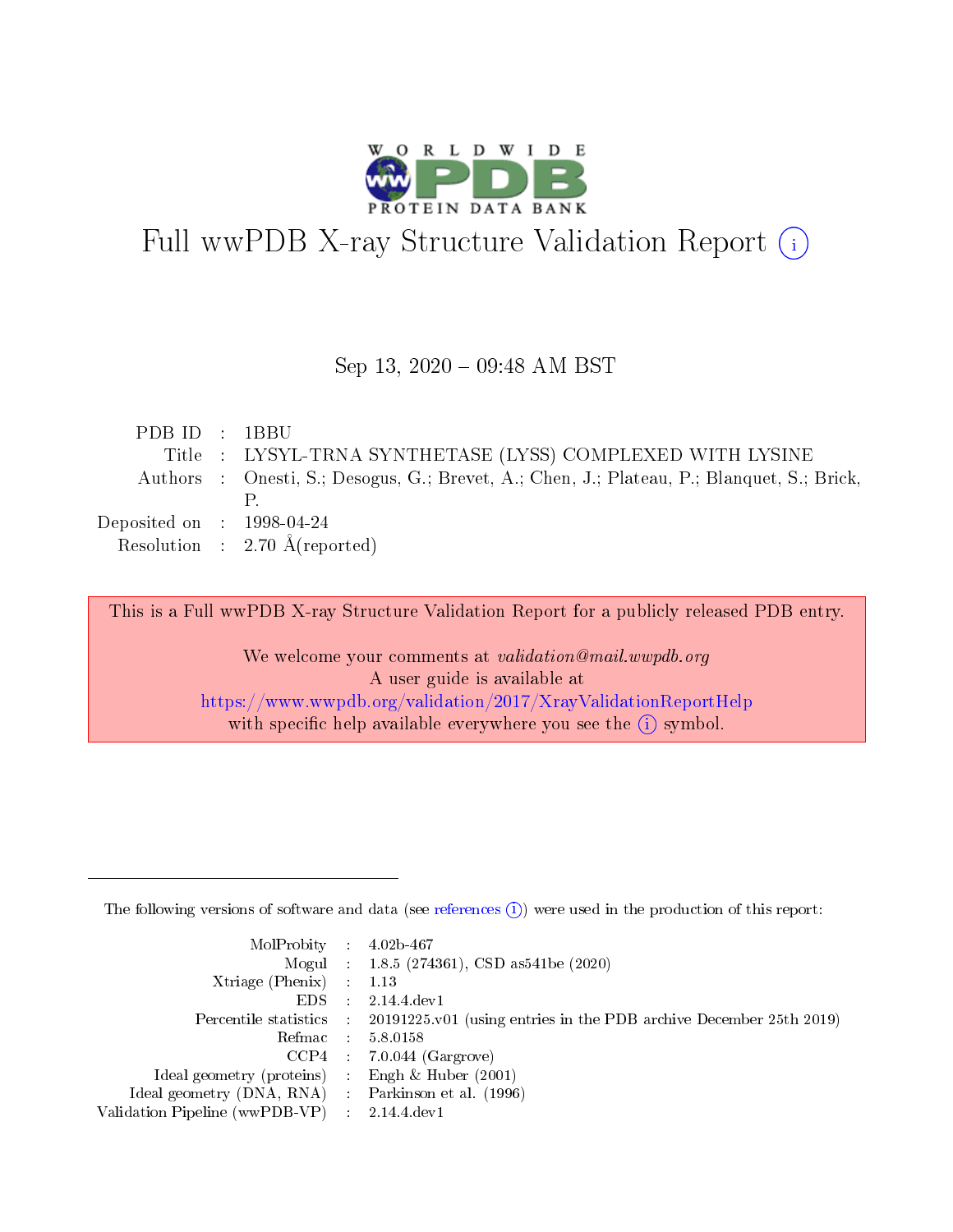# 1 [O](https://www.wwpdb.org/validation/2017/XrayValidationReportHelp#overall_quality)verall quality at a glance  $(i)$

The following experimental techniques were used to determine the structure: X-RAY DIFFRACTION

The reported resolution of this entry is 2.70 Å.

Percentile scores (ranging between 0-100) for global validation metrics of the entry are shown in the following graphic. The table shows the number of entries on which the scores are based.



| Metric                | Whole archive<br>$(\#\text{Entries})$ | Similar resolution<br>$(\#\text{Entries}, \text{resolution range}(\text{\AA}))$ |
|-----------------------|---------------------------------------|---------------------------------------------------------------------------------|
| Clashscore            | 141614                                | $3122(2.70-2.70)$                                                               |
| Ramachandran outliers | 138981                                | $3069(2.70-2.70)$                                                               |
| Sidechain outliers    | 138945                                | $3069(2.70-2.70)$                                                               |
| RSRZ outliers         | 127900                                | $2737(2.70-2.70)$                                                               |

The table below summarises the geometric issues observed across the polymeric chains and their fit to the electron density. The red, orange, yellow and green segments on the lower bar indicate the fraction of residues that contain outliers for  $\geq=3$ , 2, 1 and 0 types of geometric quality criteria respectively. A grey segment represents the fraction of residues that are not modelled. The numeric value for each fraction is indicated below the corresponding segment, with a dot representing fractions  $\epsilon = 5\%$  The upper red bar (where present) indicates the fraction of residues that have poor fit to the electron density. The numeric value is given above the bar.

| $\gamma$ hain | Length | Quality of chain |     |  |
|---------------|--------|------------------|-----|--|
|               |        | $2\%$            |     |  |
|               | 504    | 72%              | 24% |  |

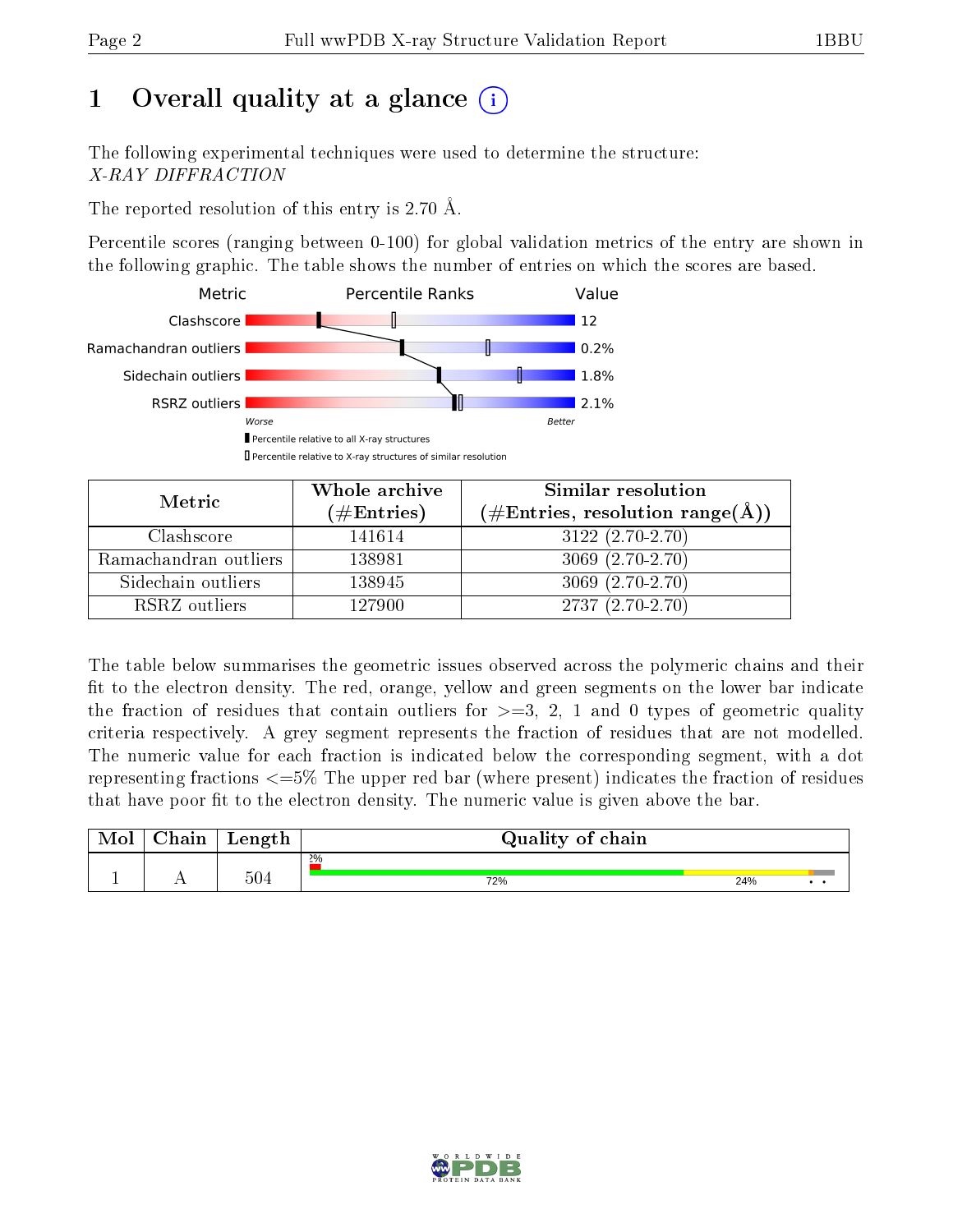# 2 Entry composition (i)

There are 3 unique types of molecules in this entry. The entry contains 3950 atoms, of which 0 are hydrogens and 0 are deuteriums.

In the tables below, the ZeroOcc column contains the number of atoms modelled with zero occupancy, the AltConf column contains the number of residues with at least one atom in alternate conformation and the Trace column contains the number of residues modelled with at most 2 atoms.

Molecule 1 is a protein called PROTEIN (LYSYL-TRNA SYNTHETASE).

| Mol | Chain | Residues | Atoms         |      |     |     |    | ZeroOcc | $\vert$ AltConf $\vert$ | $^\shortparallel$ Trace |
|-----|-------|----------|---------------|------|-----|-----|----|---------|-------------------------|-------------------------|
|     |       | 486      | Tota.<br>3789 | 2395 | 651 | 725 | 18 |         |                         |                         |

• Molecule 2 is LYSINE (three-letter code: LYS) (formula:  $C_6H_{15}N_2O_2$ ).



|  | $\text{Mol}$   Chain   Residues | Atoms.      |  |  | $ZeroOcc \   \ AltConf \$ |  |
|--|---------------------------------|-------------|--|--|---------------------------|--|
|  |                                 | Total C N O |  |  |                           |  |

• Molecule 3 is water.

|  | $\blacksquare$ Mol $\vert$ Chain $\vert$ Residues $\vert$ | Atoms               | ZeroOcc   AltConf |  |
|--|-----------------------------------------------------------|---------------------|-------------------|--|
|  | 151                                                       | Total<br>151<br>151 |                   |  |

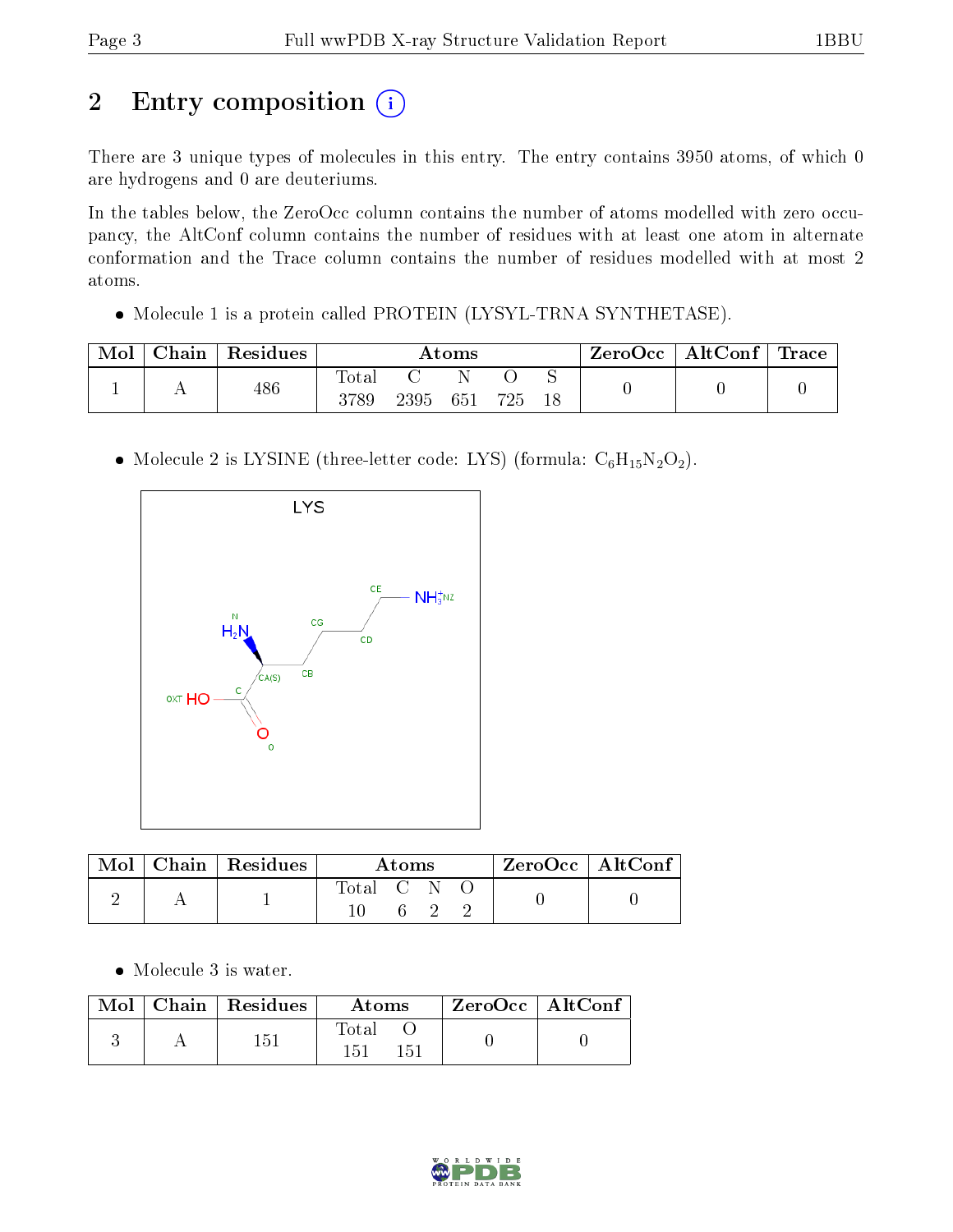# 3 Residue-property plots  $(i)$

These plots are drawn for all protein, RNA, DNA and oligosaccharide chains in the entry. The first graphic for a chain summarises the proportions of the various outlier classes displayed in the second graphic. The second graphic shows the sequence view annotated by issues in geometry and electron density. Residues are color-coded according to the number of geometric quality criteria for which they contain at least one outlier: green  $= 0$ , yellow  $= 1$ , orange  $= 2$  and red  $= 3$  or more. A red dot above a residue indicates a poor fit to the electron density ( $RSRZ > 2$ ). Stretches of 2 or more consecutive residues without any outlier are shown as a green connector. Residues present in the sample, but not in the model, are shown in grey.



• Molecule 1: PROTEIN (LYSYL-TRNA SYNTHETASE)

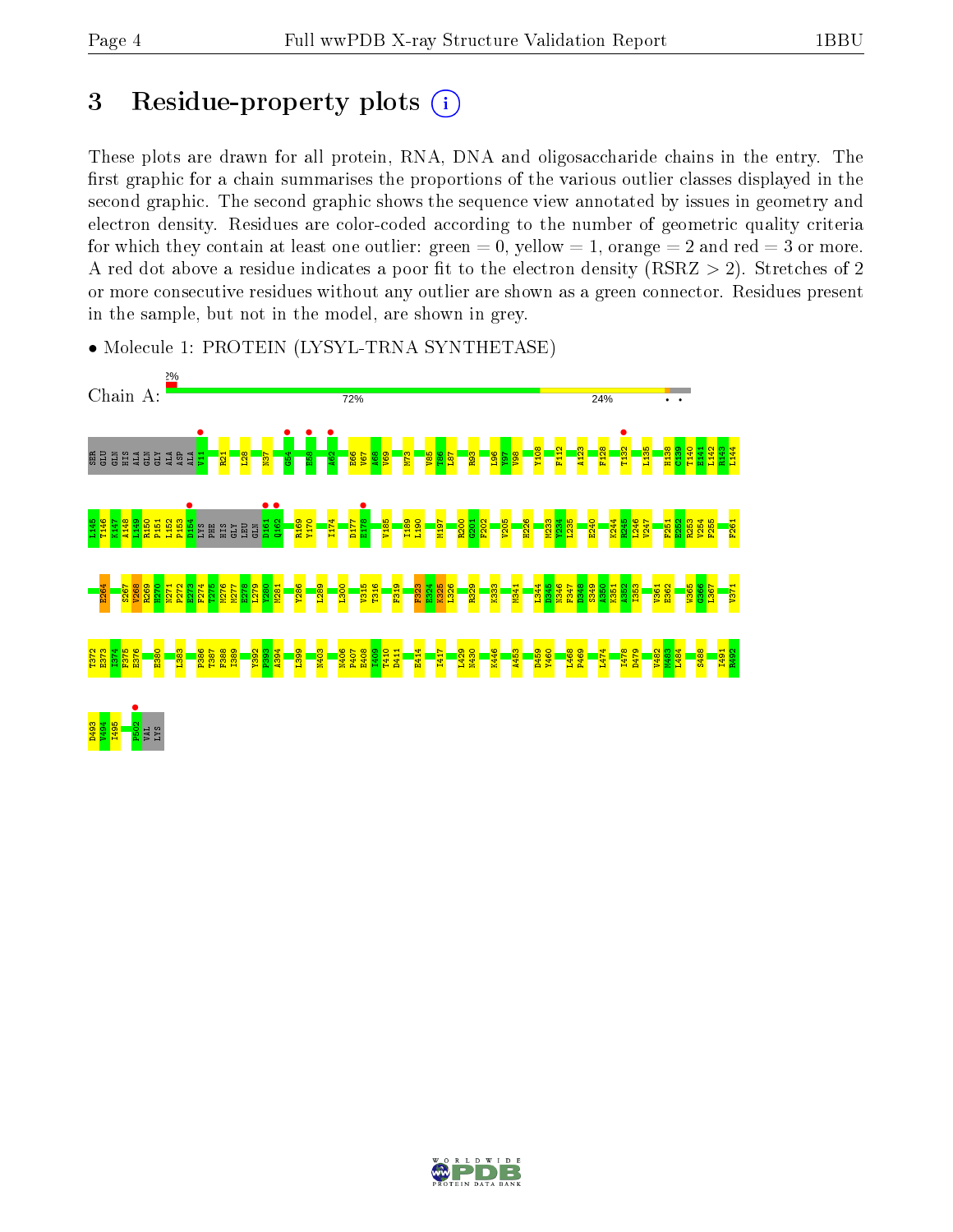# 4 Data and refinement statistics  $(i)$

| Property                                                                | Value                                            | Source         |
|-------------------------------------------------------------------------|--------------------------------------------------|----------------|
| Space group                                                             | P 61 2 2                                         | Depositor      |
| Cell constants                                                          | 181.82Å<br>181.82Å<br>93.07Å                     |                |
| a, b, c, $\alpha$ , $\beta$ , $\gamma$                                  | $90.00^\circ$<br>$90.00^\circ$<br>$120.00^\circ$ | Depositor      |
| Resolution $(A)$                                                        | 20.00<br>2.70<br>$\frac{1}{2}$                   | Depositor      |
|                                                                         | $14.98 - 2.70$                                   | <b>EDS</b>     |
| % Data completeness                                                     | $98.7(20.00-2.70)$                               | Depositor      |
| (in resolution range)                                                   | 99.1 (14.98-2.70)                                | <b>EDS</b>     |
| $R_{merge}$                                                             | $0.07\,$                                         | Depositor      |
| $\mathrm{R}_{sym}$                                                      | 7.10                                             | Depositor      |
| $\overline{1$                                                           | 4.59 (at $2.69\text{\AA}$ )                      | Xtriage        |
| Refinement program                                                      | X-PLOR 3.851                                     | Depositor      |
|                                                                         | 0.228<br>0.297                                   | Depositor      |
| $R, R_{free}$                                                           | (Not available)<br>0.242                         | DCC            |
| $R_{free}$ test set                                                     | No test flags present.                           | wwPDB-VP       |
| Wilson B-factor $(A^2)$                                                 | 55.3                                             | Xtriage        |
| Anisotropy                                                              | 0.394                                            | Xtriage        |
| Bulk solvent $k_{sol}(\mathrm{e}/\mathrm{A}^3),\,B_{sol}(\mathrm{A}^2)$ | 0.32, 68.1                                       | <b>EDS</b>     |
| L-test for $\mathrm{twinning}^2$                                        | $< L >$ = 0.49, $< L2$ = 0.33                    | Xtriage        |
| Estimated twinning fraction                                             | No twinning to report.                           | <b>Xtriage</b> |
| $F_o, F_c$ correlation                                                  | 0.94                                             | <b>EDS</b>     |
| Total number of atoms                                                   | 3950                                             | wwPDB-VP       |
| Average B, all atoms $(A^2)$                                            | 55.0                                             | wwPDB-VP       |

Xtriage's analysis on translational NCS is as follows: The largest off-origin peak in the Patterson function is  $4.18\%$  of the height of the origin peak. No significant pseudotranslation is detected.

<sup>&</sup>lt;sup>2</sup>Theoretical values of  $\langle |L| \rangle$ ,  $\langle L^2 \rangle$  for acentric reflections are 0.5, 0.333 respectively for untwinned datasets, and 0.375, 0.2 for perfectly twinned datasets.



<span id="page-4-1"></span><span id="page-4-0"></span><sup>1</sup> Intensities estimated from amplitudes.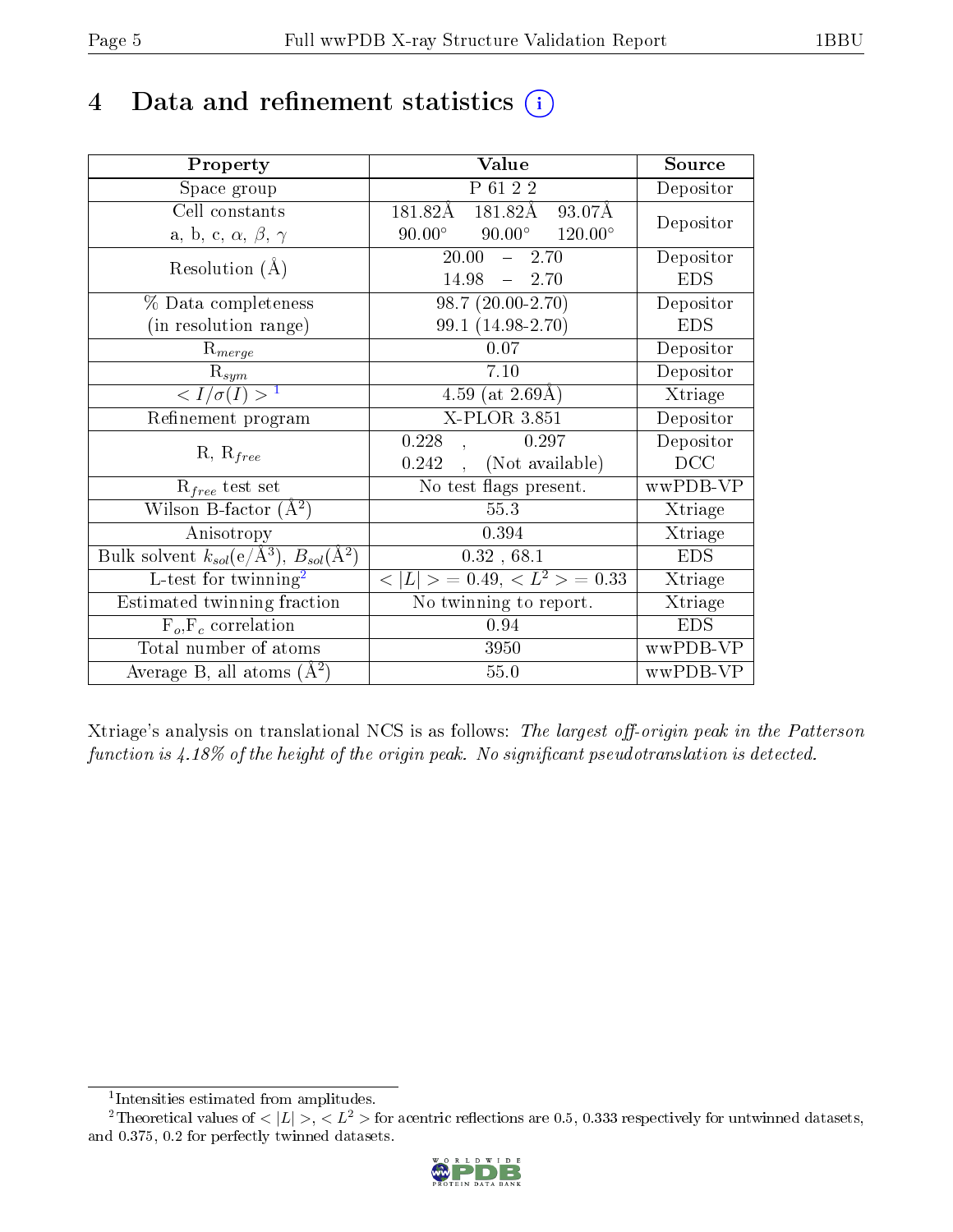# 5 Model quality  $(i)$

### 5.1 Standard geometry (i)

The Z score for a bond length (or angle) is the number of standard deviations the observed value is removed from the expected value. A bond length (or angle) with  $|Z| > 5$  is considered an outlier worth inspection. RMSZ is the root-mean-square of all Z scores of the bond lengths (or angles).

|  | Mol   Chain |      | Bond lengths                    | Bond angles |        |  |
|--|-------------|------|---------------------------------|-------------|--------|--|
|  |             |      | RMSZ $ #Z  > 5$ RMSZ $ #Z  > 5$ |             |        |  |
|  |             | 0.45 | 0/3862                          | 0.66        | 0/5233 |  |

There are no bond length outliers.

There are no bond angle outliers.

There are no chirality outliers.

There are no planarity outliers.

### 5.2 Too-close contacts  $\overline{()}$

In the following table, the Non-H and H(model) columns list the number of non-hydrogen atoms and hydrogen atoms in the chain respectively. The H(added) column lists the number of hydrogen atoms added and optimized by MolProbity. The Clashes column lists the number of clashes within the asymmetric unit, whereas Symm-Clashes lists symmetry related clashes.

| Mol |      |      | Chain   Non-H   $H(model)$   $H(added)$   Clashes   Symm-Clashes |
|-----|------|------|------------------------------------------------------------------|
|     | 3789 | 3600 |                                                                  |
|     |      |      |                                                                  |
|     | 15.  |      |                                                                  |
|     | 3950 | 3619 |                                                                  |

The all-atom clashscore is defined as the number of clashes found per 1000 atoms (including hydrogen atoms). The all-atom clashscore for this structure is 12.

All (87) close contacts within the same asymmetric unit are listed below, sorted by their clash magnitude.

| Atom-1                   | Atom-2                       | Interatomic<br>distance $(\AA)$ | Clash<br>overlap (Å |
|--------------------------|------------------------------|---------------------------------|---------------------|
| 1:A:459:ASP:HB2          | 3: A:566:HOH:O               | 1.64                            | 0.98                |
| $1:$ A $:$ 289 LEU HD13. | $1:$ A:474:LEU:HB2           | 1.65                            | A 76                |
| 1: A: 123: ALA: HB2      | $1:$ A $:142:$ LEU $:$ HD12. | 1 73                            | ገ 69                |

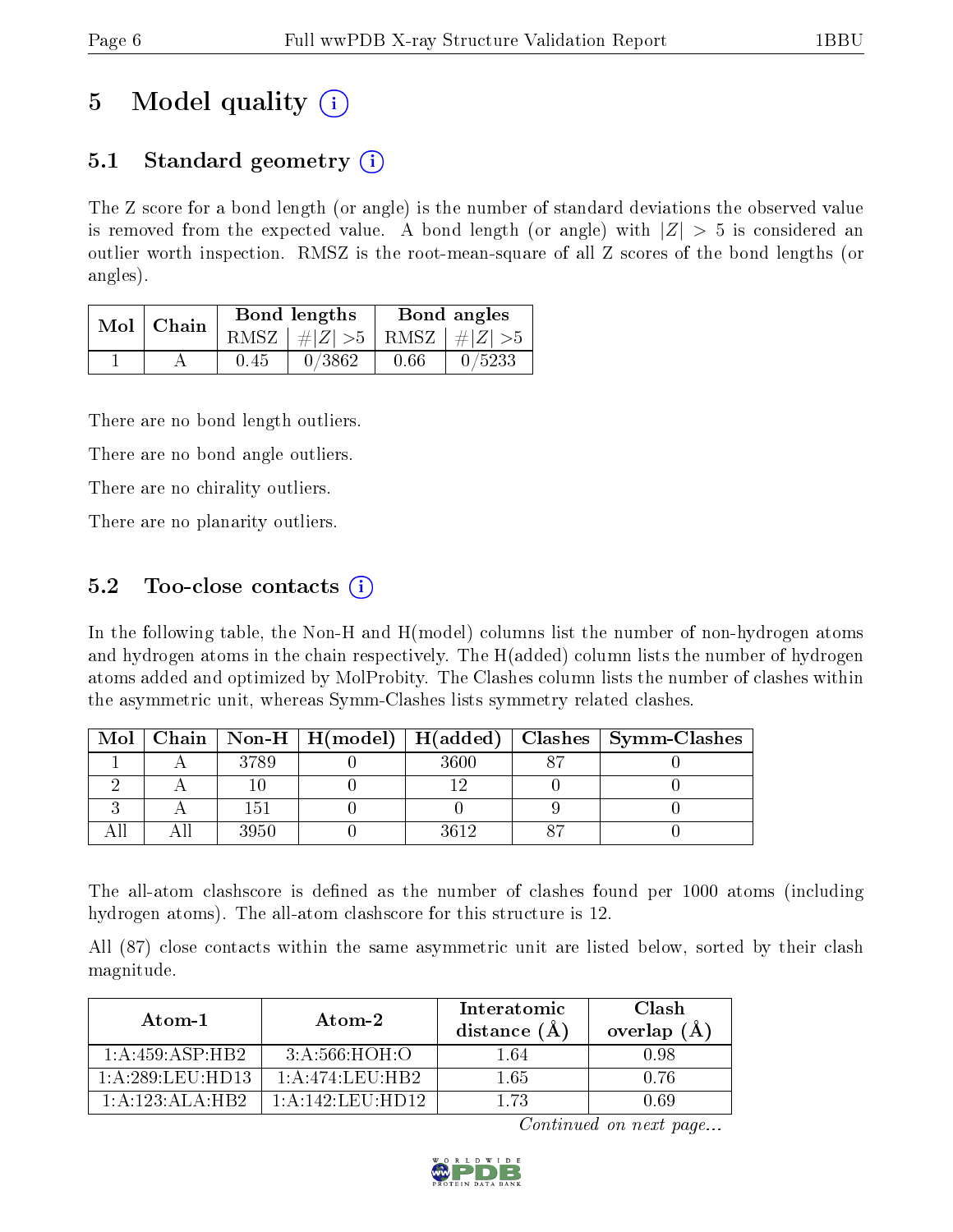| Commuca from previous page            |                                    | Interatomic    | Clash           |
|---------------------------------------|------------------------------------|----------------|-----------------|
| Atom-1                                | Atom-2                             | distance $(A)$ | overlap $(\AA)$ |
| 1: A: 365: TRP: CZ3                   | 1:A:373:GLU:HG3                    | 2.28           | 0.69            |
| 1:A:244:LYS:HD2                       | 1: A:460: TYR:OH                   | 1.93           | 0.68            |
| 1:A:271:ASN:HD22                      | 1:A:495:ILE:HD13                   | 1.59           | 0.68            |
| 1: A:372:THR:O                        | 1:A:376:GLU:HG2                    | 1.95           | 0.67            |
| 1:A:226:HIS:HB2                       | 3:A:544:HOH:O                      | 1.97           | 0.63            |
| 1: A:233:MET:HG3                      | 3:A:544:HOH:O                      | 2.00           | 0.62            |
| 1: A:98: VAL:O                        | 1: A:108:TYR:HE2                   | 1.85           | 0.60            |
| 1:A:344:LEU:HD22                      | 1: A:371: VAL:HG22                 | 1.86           | 0.58            |
| 1: A:286:TYR:CD2                      | 1: A: 411: ASP: HB3                | 2.39           | 0.58            |
| 1: A:197: MET:CE                      | 1: A:279: LEU: HD22                | 2.37           | 0.55            |
| 1:A:351:LYS:HG3                       | 1:A:361:VAL:HG21                   | 1.88           | 0.54            |
| 1:A:315:VAL:HG12                      | 1: A:316:THR:N                     | 2.23           | 0.54            |
| 1: A:264: GLU:HG3                     | 3:A:547:HOH:O                      | 2.07           | 0.54            |
| 1: A:392: TYR: OH                     | 1:A:414:GLU:HB2                    | 2.07           | 0.53            |
| 1:A:271:ASN:ND2                       | 1:A:495:ILE:HD13                   | 2.23           | 0.53            |
| 1: A: 386: PRO: HA                    | 1:A:417:ILE:HG12                   | 1.91           | 0.53            |
| 1:A:28:LEU:HDI1                       | 1:A:144:LEU:HD23                   | 1.91           | 0.53            |
| 1:A:190:LEU:HD21                      | 1: A:478: ILE: HG21                | 1.91           | 0.52            |
| 1:A:347:PHE:HA                        | 1:A:367:LEU:HD13                   | 1.91           | 0.52            |
| 1:A:267:SER:O                         | 1:A:269:ARG:N                      | 2.41           | 0.52            |
| 1:A:478:ILE:O                         | 1:A:482:VAL:HG23                   | 2.10           | 0.51            |
| 1:A:251:PHE:HB3                       | 1: A:254: VAL:HG13                 | 1.93           | 0.51            |
| 1: A:197: MET:HE1                     | 1:A:279:LEU:HD22                   | 1.94           | 0.50            |
| 1:A:279:LEU:HD21                      | 1:A:474:LEU:HD23                   | 1.92           | 0.50            |
| 1:A:274:PHE:HB2                       | 1:A:479:ASP:OD2                    | 2.11           | 0.50            |
| 1:A:376:GLU:O                         | 1:A:380:GLU:HB2                    | 2.12           | 0.50            |
| 1:A:253:ARG:NH2                       | 1: A:281:MET:HE3                   | 2.27           | 0.49            |
| 1: A: 325: LYS: HD2                   | 1: A: 388: PHE: HD2                | 1.76           | 0.49            |
| 1: A:319: PHE: HE1                    | 1:A:417:ILE:HD13                   | 1.77           | 0.49            |
| 1: A:87: LEU:O                        | 1: A:93: ARG:HA                    | 2.13           | 0.49            |
| 1: A:323: PHE: HD1                    | 1: A: 323: PHE: N                  | 2.11           | 0.48            |
| 1: A:323:PHE:CD1                      | 1: A: 323: PHE: N                  | 2.82           | 0.48            |
| 1:A:329:ARG:O                         | 1: A:341:MET:HE1                   | 2.13           | 0.48            |
| 1: A:375: PHE: CZ                     | 1:A:389:ILE:HG13                   | 2.49           | 0.47            |
| 1:A:323:PHE:HD1                       | 1: A:323:PHE:H                     | 1.62           | 0.47            |
| 1: A:326:LEU:O                        | $1:A:389:\overline{\text{ILE:HA}}$ | 2.13           | 0.47            |
| 1:A:277:MET:HE3                       | 1: A:279:LEU:HD23                  | 1.96           | 0.47            |
| 1: A:271: ASN:OD1                     | 1:A:272:PRO:HD2                    | 2.14           | 0.47            |
| 1:A:37:ASN:HB3                        | 3:A:522:HOH:O                      | 2.15           | 0.47            |
| $1:A:200:A\overline{\mathrm{RG:HG3}}$ | 1:A:200:ARG:NH1                    | 2.30           | 0.47            |
| 1: A:277: MET:CE                      | 1:A:279:LEU:HD23                   | 2.44           | 0.47            |

Continued from previous page.

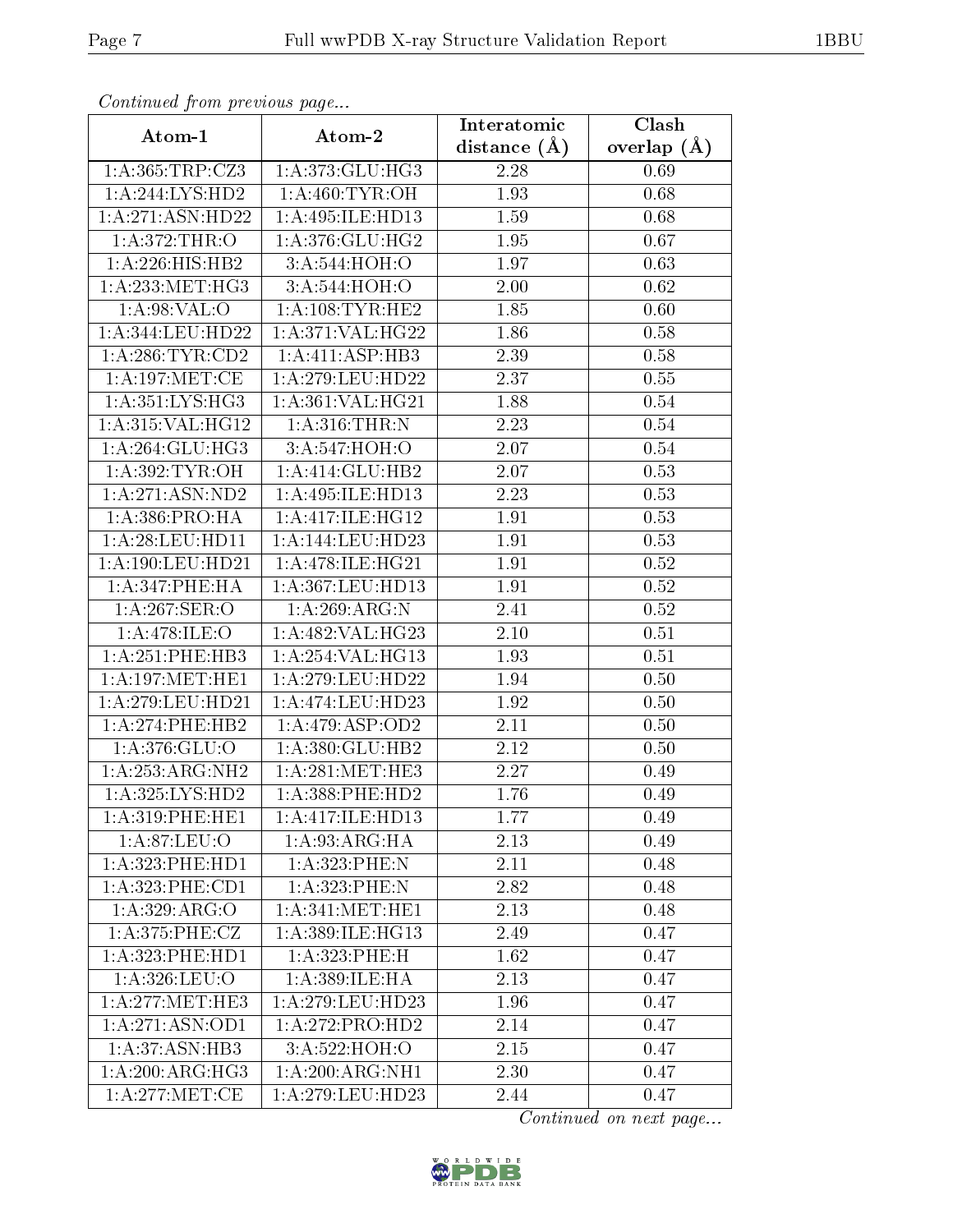| Commaca from previous page             |                      | Interatomic      | Clash         |
|----------------------------------------|----------------------|------------------|---------------|
| Atom-1                                 | Atom-2               | distance $(\AA)$ | overlap $(A)$ |
| 1: A: 365: TRP: CH2                    | 1:A:373:GLU:HG3      | 2.50             | 0.47          |
| 1: A:73:MET:HG3                        | 1:A:85:VAL:CG1       | 2.44             | 0.46          |
| 1: A: 152: LEU: HB3                    | 1:A:153:PRO:HD2      | 1.98             | 0.46          |
| 1: A:128: PHE:CE1                      | 1: A: 138: HIS: HB2  | 2.50             | 0.45          |
| 1: A:346: ASN:HB3                      | 1: A:349: SER:OG     | 2.16             | 0.45          |
| 1:A:429:LEU:HD12                       | 3:A:592:HOH:O        | 2.16             | 0.45          |
| 1:A:333:LYS:HB2                        | 1: A:341: MET:CE     | 2.46             | 0.45          |
| 1:A:247:VAL:HG12                       | 1:A:469:PRO:HD2      | 1.98             | 0.45          |
| 1:A:394:ALA:HA                         | 1: A: 410: THR: HG23 | 1.98             | 0.45          |
| 1:A:202:PHE:HB3                        | 1: A: 255: PHE: HD1  | 1.81             | 0.45          |
| 1:A:279:LEU:HG                         | 1:A:474:LEU:HB3      | 1.98             | 0.45          |
| 1:A:333:LYS:HB2                        | 1: A:341:MET:HE2     | 1.98             | 0.45          |
| 1:A:87:LEU:HD22                        | 1: A:96: LEU: HD11   | 1.99             | 0.45          |
| 1:A:325:LYS:HD2                        | 1: A: 388: PHE: CD2  | 2.51             | 0.44          |
| 1:A:362:GLU:HB2                        | 1: A: 365: TRP: CD1  | 2.51             | 0.44          |
| 1: A:21: ARG:HD3                       | 1:A:148:ALA:O        | 2.17             | 0.44          |
| 1: A:286:TYR:HD2                       | 1:A:411:ASP:HB3      | 1.81             | 0.44          |
| 1: A: 108: TYR: HA                     | 1: A:112:PHE:HB3     | 1.99             | 0.44          |
| 1:A:202:PHE:HB3                        | 1: A: 255: PHE: CD1  | 2.52             | 0.44          |
| 1: A:200:ARG:HG3                       | 1:A:200:ARG:HH11     | 1.83             | 0.44          |
| 1:A:406:ASN:OD1                        | 1:A:408:GLU:HB2      | 2.18             | 0.43          |
| 1: A:69: VAL:HB                        | 3:A:511:HOH:O        | 2.17             | 0.43          |
| 1:A:484:LEU:HD21                       | 3:A:563:HOH:O        | 2.18             | 0.43          |
| 1: A:276:MET:HG2                       | 3:A:613:HOH:O        | 2.17             | 0.43          |
| 1:A:373:GLU:HA                         | 1: A:376: GLU:HG3    | 2.00             | 0.43          |
| 1: A:235:LEU:HB3                       | 1: A:261:PHE:CD1     | 2.53             | 0.43          |
| 1:A:268:VAL:O                          | 1:A:491:ILE:HG22     | 2.19             | 0.43          |
| 1:A:430:ASN:HB3                        | $1: A:468:$ LEU:HD23 | 1.99             | 0.43          |
| $1:A:150:A\overline{RG:H\overline{A}}$ | 1:A:151:PRO:HD3      | 1.73             | 0.42          |
| 1:A:240:GLU:OE2                        | 1: A:399:LEU:HD13    | 2.20             | 0.42          |
| 1:A:128:PHE:O                          | 1: A: 135: LEU: HD12 | 2.19             | 0.42          |
| 1: A:205: VAL:HG21                     | 1: A:246:LEU:HD12    | 2.01             | 0.42          |
| 1:A:66:GLU:HG2                         | 1: A:67: VAL:N       | 2.34             | 0.41          |
| 1:A:446:LYS:HB2                        | 1:A:453:ALA:HB3      | 2.02             | 0.41          |
| 1: A:170: TYR:O                        | 1:A:174:ILE:HG13     | 2.20             | 0.41          |
| 1:A:383:LEU:HD22                       | 1:A:387:THR:HG21     | 2.03             | 0.41          |
| 1: A:349: SER:O                        | 1: A: 353: ILE: HG13 | 2.21             | 0.41          |
| 1: A:403: ASN:HB3                      | 1: A:406: ASN:O      | 2.21             | 0.41          |
| 1: A:169: ARG: HG3                     | 1:A:169:ARG:O        | 2.21             | 0.40          |
| 1:A:488:SER:HB3                        | 1:A:493:ASP:HB2      | 2.02             | 0.40          |
| 1:A:300:LEU:HA                         | 1:A:300:LEU:HD23     | 1.90             | 0.40          |

Continued from previous page.

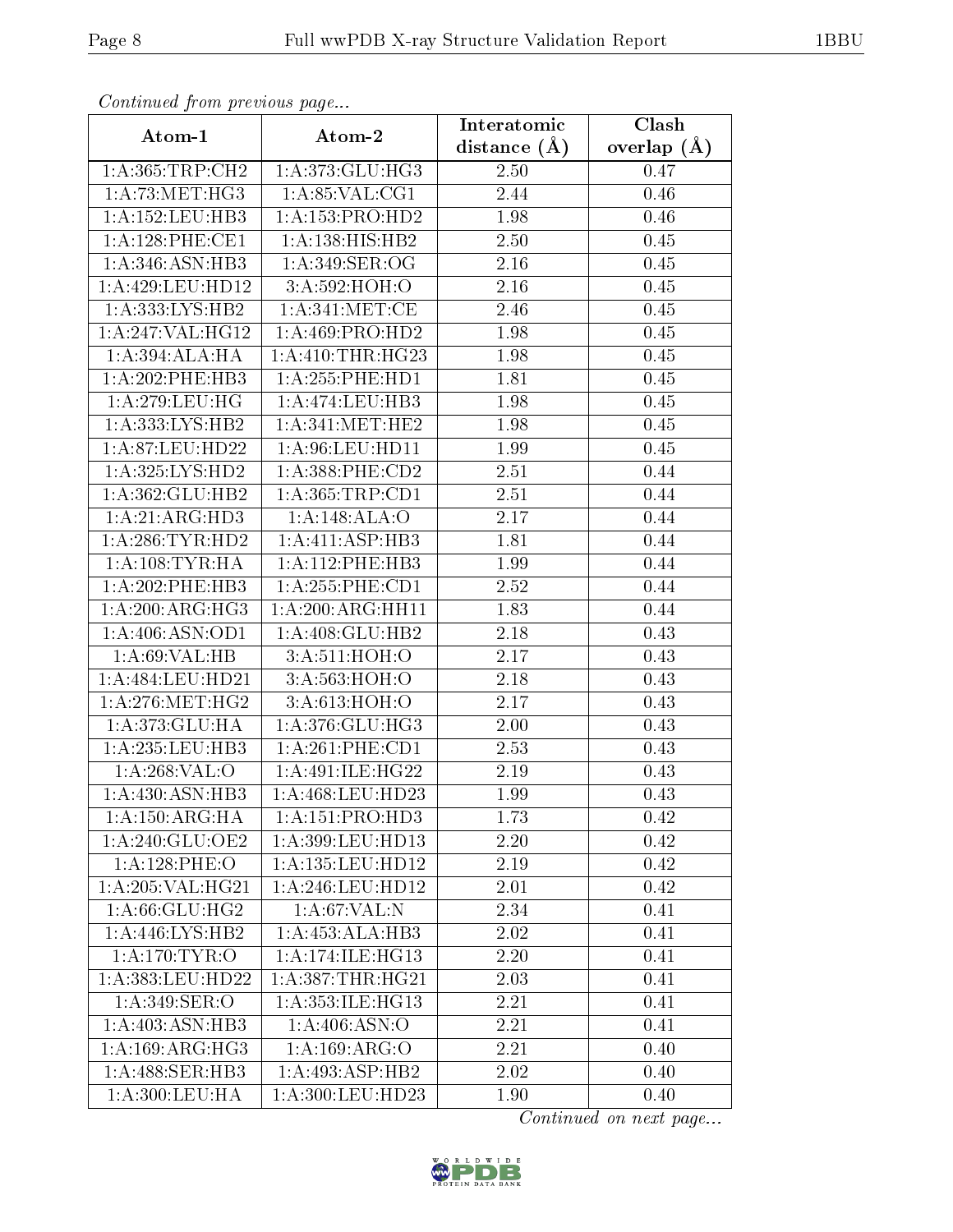| $\bold{Atom\text{-}2}$<br>Atom-1 |                     | Interatomic<br>distance $(A)$ | Clash<br>overlap $(A)$ |
|----------------------------------|---------------------|-------------------------------|------------------------|
| 1: A:406: ASN:HA                 | 1:A:407:PRO:HD2     | 1.86                          | ገ 4በ                   |
| 1: A: 185: VAL: O                | 1: A:189: ILE: HG13 |                               | -40                    |

Continued from previous page...

There are no symmetry-related clashes.

#### 5.3 Torsion angles  $(i)$

#### 5.3.1 Protein backbone  $(i)$

In the following table, the Percentiles column shows the percent Ramachandran outliers of the chain as a percentile score with respect to all X-ray entries followed by that with respect to entries of similar resolution.

The Analysed column shows the number of residues for which the backbone conformation was analysed, and the total number of residues.

|  | $\boxed{\text{Mol}}$ Chain Analysed                                | Favoured   Allowed   Outliers   Percentiles |  |  |
|--|--------------------------------------------------------------------|---------------------------------------------|--|--|
|  | $^{\prime}$ 482/504 (96%)   450 (93%)   31 (6%)   1 (0%)   47   73 |                                             |  |  |

All (1) Ramachandran outliers are listed below:

| $Mol$   Chain   Res | Type |
|---------------------|------|
|                     |      |

#### 5.3.2 Protein sidechains  $(i)$

In the following table, the Percentiles column shows the percent sidechain outliers of the chain as a percentile score with respect to all X-ray entries followed by that with respect to entries of similar resolution.

The Analysed column shows the number of residues for which the sidechain conformation was analysed, and the total number of residues.

| Mol   Chain | Analysed                             |  | Rotameric   Outliers   Percentiles |  |
|-------------|--------------------------------------|--|------------------------------------|--|
|             | $385/429$ (90%)   378 (98%)   7 (2%) |  | 59 83                              |  |

All (7) residues with a non-rotameric sidechain are listed below:

| l n | Chain | Res | Type |
|-----|-------|-----|------|
|     |       |     |      |
|     |       |     |      |

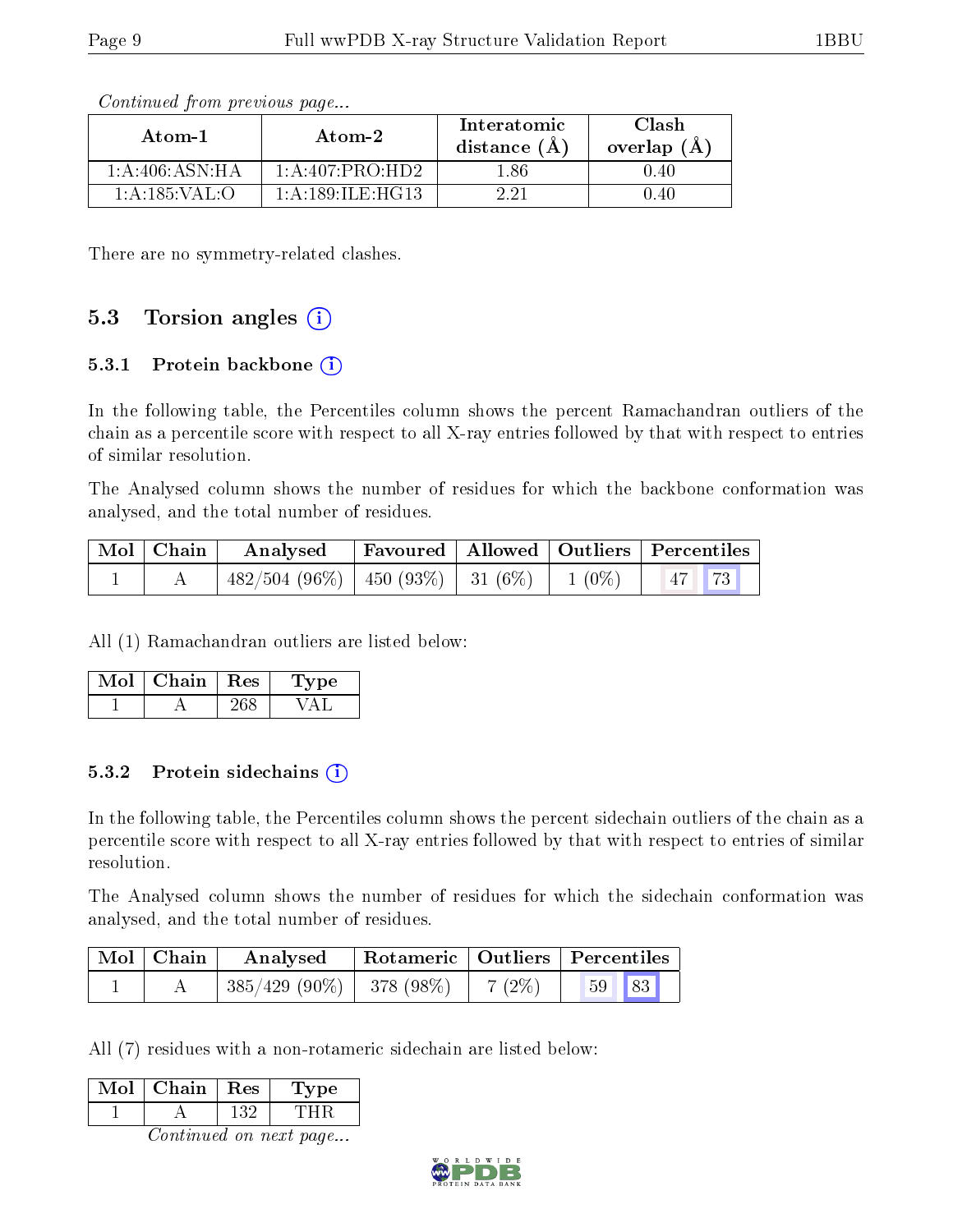Continued from previous page...

| Mol | Chain | Res | <b>Type</b> |
|-----|-------|-----|-------------|
|     |       | 140 | <b>THR</b>  |
|     |       | 146 | <b>THR</b>  |
|     |       | 177 | ASP         |
|     |       | 264 | <b>GLU</b>  |
|     |       | 323 | PHE         |
|     |       | 325 | LYS         |

Some sidechains can be flipped to improve hydrogen bonding and reduce clashes. All (4) such sidechains are listed below:

| Mol | Chain | Res | Type       |
|-----|-------|-----|------------|
|     |       | 31  | GLN        |
|     |       | 95  | GL N       |
|     |       | 176 | <b>ASN</b> |
|     |       | 211 | GL N       |

#### 5.3.3 RNA  $(i)$

There are no RNA molecules in this entry.

#### 5.4 Non-standard residues in protein, DNA, RNA chains (i)

There are no non-standard protein/DNA/RNA residues in this entry.

#### 5.5 Carbohydrates (i)

There are no monosaccharides in this entry.

### 5.6 Ligand geometry  $(i)$

1 ligand is modelled in this entry.

In the following table, the Counts columns list the number of bonds (or angles) for which Mogul statistics could be retrieved, the number of bonds (or angles) that are observed in the model and the number of bonds (or angles) that are defined in the Chemical Component Dictionary. The Link column lists molecule types, if any, to which the group is linked. The Z score for a bond length (or angle) is the number of standard deviations the observed value is removed from the expected value. A bond length (or angle) with  $|Z| > 2$  is considered an outlier worth inspection. RMSZ is the root-mean-square of all Z scores of the bond lengths (or angles).

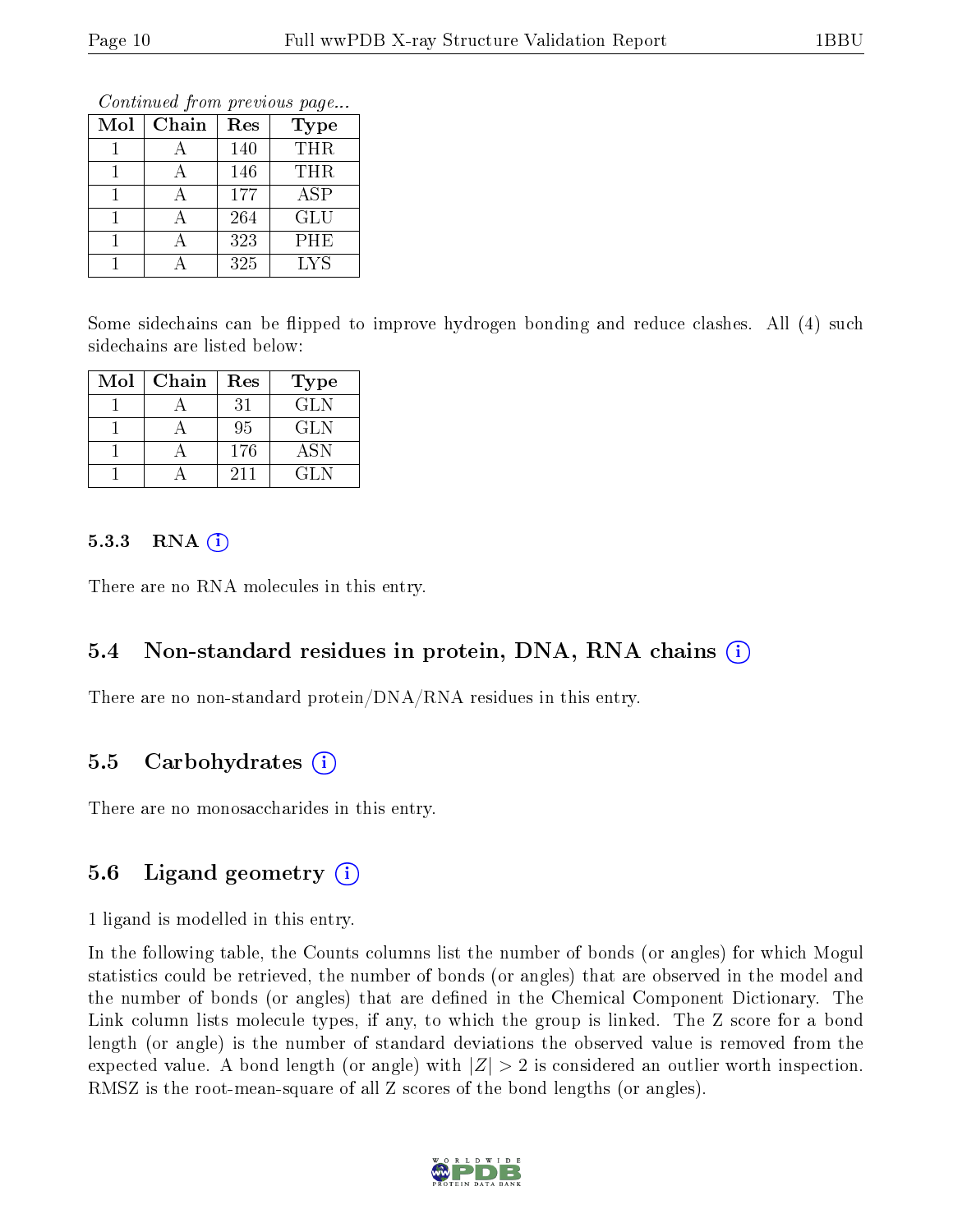| $\bf{Mol}$ | $\Gamma$ ype | Chain | $\mid$ Res $\mid$ | $\mid$ Link $\mid$ |       | Bond lengths                             |  |         | Bond angles        |  |
|------------|--------------|-------|-------------------|--------------------|-------|------------------------------------------|--|---------|--------------------|--|
|            |              |       |                   |                    |       | Counts   RMSZ $\mid \#  Z  > 2$   Counts |  |         | RMSZ   $\# Z  > 2$ |  |
|            |              |       | 505               | $\sim$             | 5.9.9 | 0.34                                     |  | 4,10,10 | 0.38               |  |

In the following table, the Chirals column lists the number of chiral outliers, the number of chiral centers analysed, the number of these observed in the model and the number defined in the Chemical Component Dictionary. Similar counts are reported in the Torsion and Rings columns. '-' means no outliers of that kind were identified.

|             |     |                          | Mol   Type   Chain   Res   Link   Chirals   Torsions   Rings |  |
|-------------|-----|--------------------------|--------------------------------------------------------------|--|
| $\perp$ LYS | 505 | <b>Contract Contract</b> | 0/5/9/9                                                      |  |

There are no bond length outliers.

There are no bond angle outliers.

There are no chirality outliers.

There are no torsion outliers.

There are no ring outliers.

No monomer is involved in short contacts.

### 5.7 [O](https://www.wwpdb.org/validation/2017/XrayValidationReportHelp#nonstandard_residues_and_ligands)ther polymers (i)

There are no such residues in this entry.

### 5.8 Polymer linkage issues (i)

There are no chain breaks in this entry.

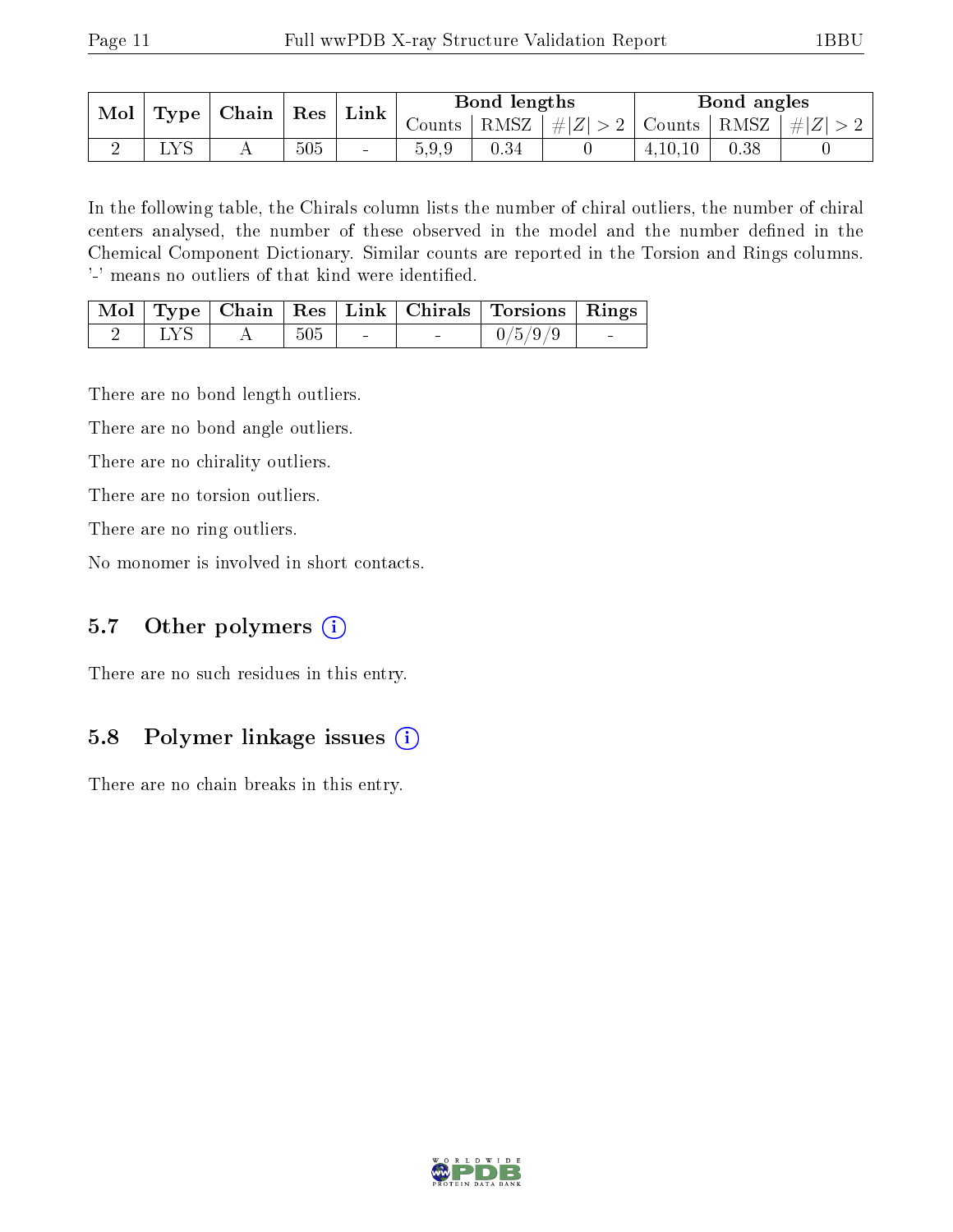## 6 Fit of model and data  $\left( \cdot \right)$

### 6.1 Protein, DNA and RNA chains (i)

In the following table, the column labelled  $#RSRZ>2'$  contains the number (and percentage) of RSRZ outliers, followed by percent RSRZ outliers for the chain as percentile scores relative to all X-ray entries and entries of similar resolution. The OWAB column contains the minimum, median,  $95<sup>th</sup>$  percentile and maximum values of the occupancy-weighted average B-factor per residue. The column labelled  $Q< 0.9$  lists the number of (and percentage) of residues with an average occupancy less than 0.9.

| Mol   Chain | Analysed         | ${ <\hspace{-1.5pt} {\rm RSRZ}\hspace{-1.5pt}>}$ | $\#\mathrm{RSRZ}{>}2$                 | $\mid$ OWAB( $A^2$ ) $\mid$ Q<0.9 |  |
|-------------|------------------|--------------------------------------------------|---------------------------------------|-----------------------------------|--|
|             | $-486/504(96\%)$ | $-0.39$                                          | 10 $(2\%)$   63   65   23, 52, 97, 99 |                                   |  |

All (10) RSRZ outliers are listed below:

| Mol          | Chain | Res | <b>Type</b> | <b>RSRZ</b> |
|--------------|-------|-----|-------------|-------------|
| 1            | А     | 161 | ASP         | 5.2         |
| $\mathbf{1}$ | A     | 54  | GLY         | 4.5         |
| 1            | A     | 502 | PRO         | 3.2         |
| 1            | A     | 62  | ALA         | 3.1         |
| 1            | A     | 58  | GLU         | 2.7         |
| 1            | A     | 11  | VAL         | 2.5         |
| 1            | A     | 178 | GLU         | 2.4         |
| 1            | A     | 132 | $\rm THR$   | 2.4         |
| 1            |       | 162 | GLN         | 2.3         |
| 1            |       | 154 | ASP         | $2.1\,$     |

### 6.2 Non-standard residues in protein, DNA, RNA chains (i)

There are no non-standard protein/DNA/RNA residues in this entry.

### 6.3 Carbohydrates (i)

There are no monosaccharides in this entry.

### 6.4 Ligands  $(i)$

In the following table, the Atoms column lists the number of modelled atoms in the group and the number defined in the chemical component dictionary. The B-factors column lists the minimum, median,  $95<sup>th</sup>$  percentile and maximum values of B factors of atoms in the group. The column labelled  $Q< 0.9$ ' lists the number of atoms with occupancy less than 0.9.